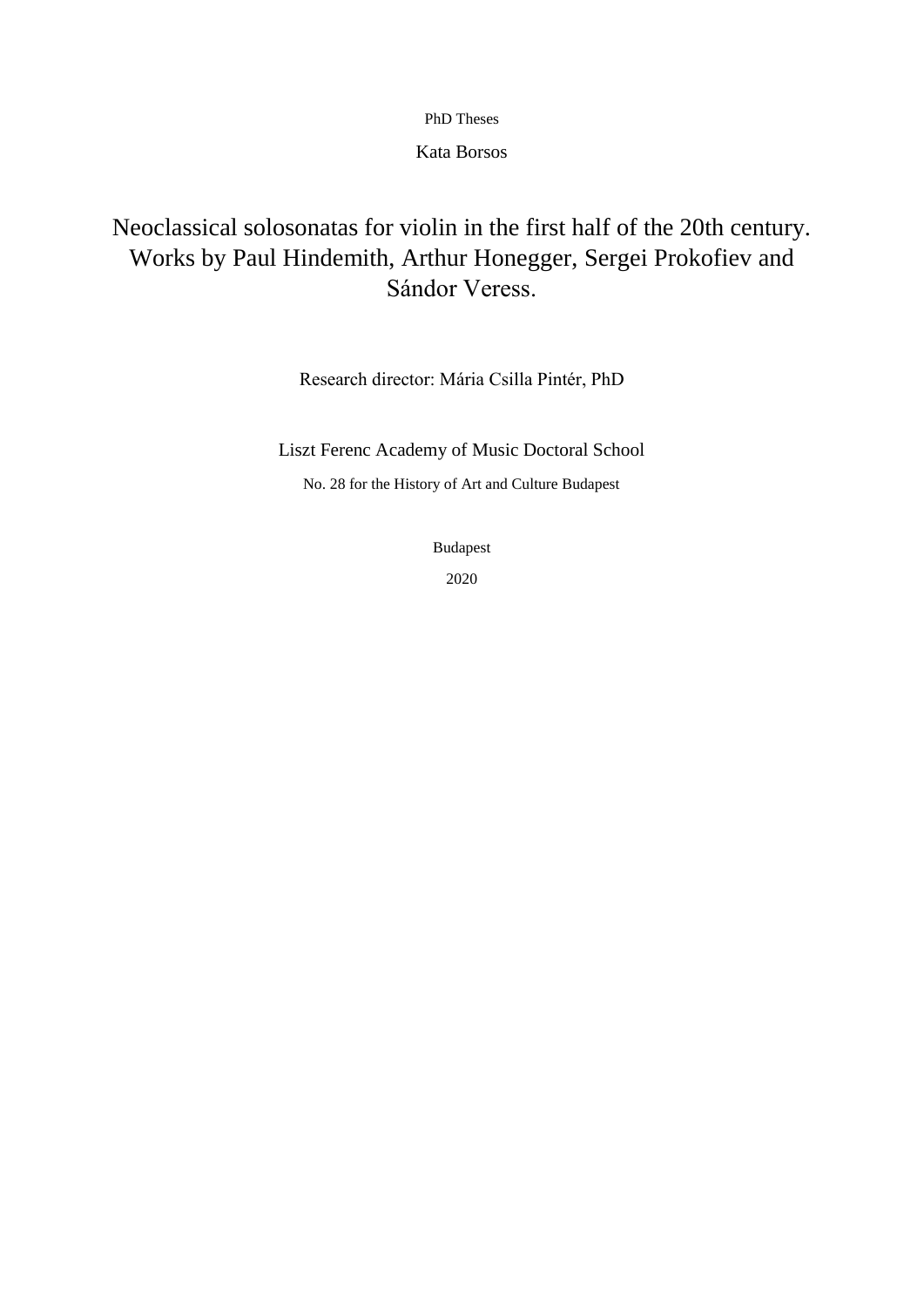#### I. Antecedents of the research

The introduction about the neoclassical solosonatas for violin I would like to start with the piece by Sándor Veress. His solosonata, written in 1935 can be compared with the famous Solosonata BB 124 by Béla Bartók as its forerunner. However, in the Hungarian and international music life, this complex work including the roots of Hungarian folk music, his high expectations towards the performer and hidden musical depths is hardly mentioned. Veress's emigration did not favour his official judgment in Hungary: he has been one of the least played composers to this day, although his oeuvre makes him one of the outstanding composers of the post-Bartók and Kodály generation.

Due to the analytical approach of my dissertation, I sought works similar to Veress's work regarding both scope and stylistic approach. After studying the repertoire, I chose works by Paul Hindemith, Arthur Honegger, and Sergei Prokofiev. In the case of all four authors, it can be stated that the analytical research is incomplete with regard to their solo sonata written for the violin. The above-mentioned works represent a more transparent and lighter level than Bartók's Solo Sonata, both in terms of form and violin technology, so they can serve as a prelude to this in higher education.

#### II. Sources

Claudio Veress, the son of Sándor Veress, the custodian of his legacy, who provided hitherto unpublished manuscripts and other materials, and Balázs Mikusi, the director of the National Széchényi Library, where I also worked with valuable manuscripts, helped me review Sándor Veress's oeuvre. To the Veress chapter the starting point was also a book entitled *Sándor Veress* edited by János Demény, Ede Terényi and Melinda Berlász. The materials for the Hindemith chapter are due to Susanne Schaal-Gotthardt and the Hindemith Institut Frankfurt. For the analysis of Prokofiev's solo sonata, I used the manuscript of Joanna Steinhauser's dissertation *The historical analysis and performer's guide to Sergei Prokofiev's Sonata for Solo or Unison Violins*. The writings of Richard Taruskin, Igor Stravinsky and Tibor Tallián also served as a source of inspiration. Lajos Vargyas's dissertation *The Poetics and Stylistics of Folk Ballad* and Béla Bartók's article entitled *The So-called Bulgarian Rhythm* helped the source of Hungarian folk music.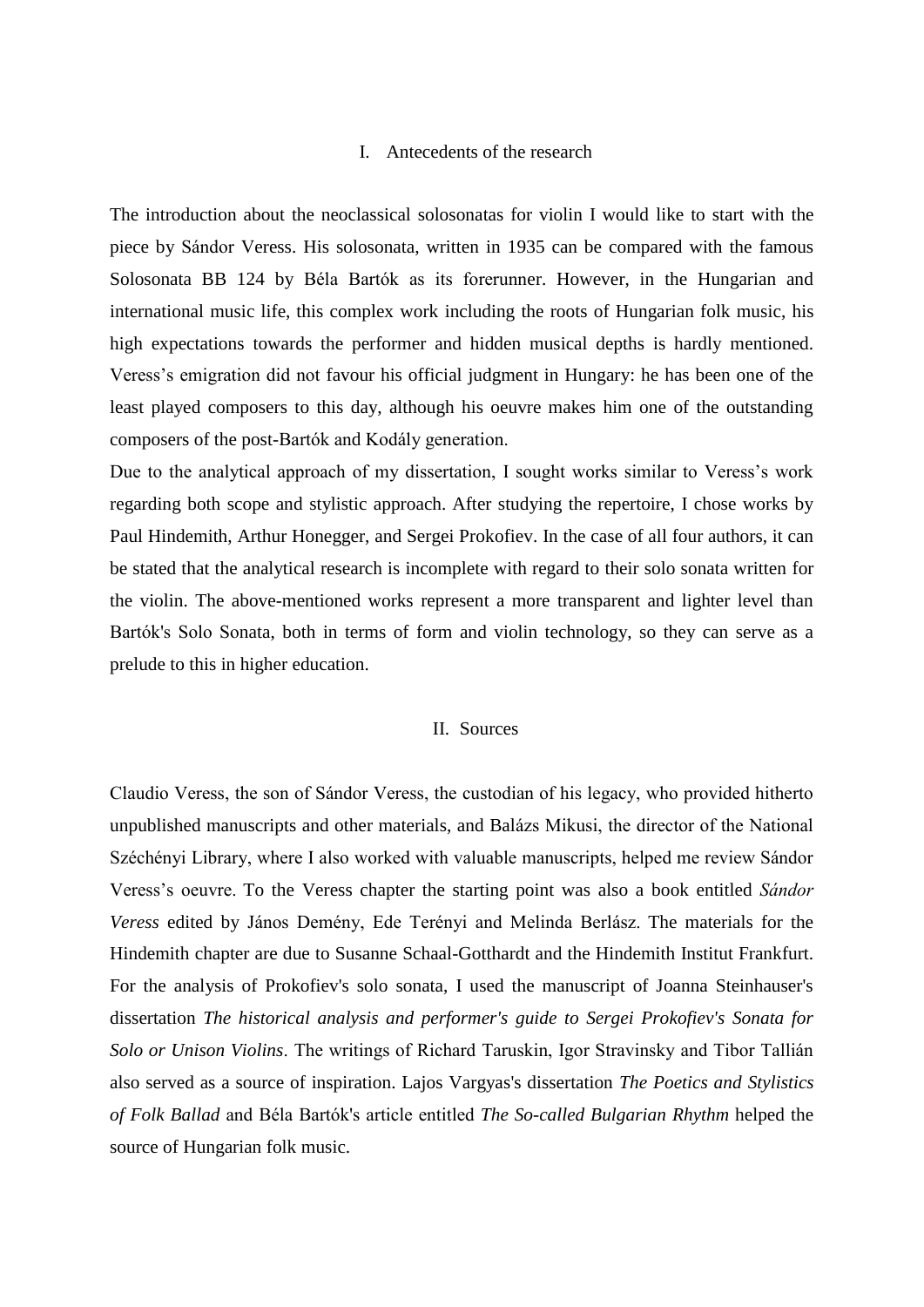### III. Research Methods

Writing an analytical dissertation on neoclassical solo sonatas composed for violin, I first tried to briefly summarize the historical background, antecedents and outstanding works of the genre, and to place the neoclassical style in time and space, its main features and outstanding musicians. This was followed by an analysis of five works by the four composers, which I analyzed based on the aspects outlined above. In each case, the analysis was preceded by a brief summary of the composers' biographies. The analysis of the sonatas took place on a formal and instrumental level.

### IV.Research Results

The aim of my dissertation was basically to put the listed neoclassical works in the spotlight, thus gaining space for them, perhaps, in higher education. These works, although not as bright as their contemporary unique Solo Sonata by Béla Bartók, are still masterpieces that faithfully reflect the diversity of the solo violin repertoire of the 20th century neoclassical style. I paid special attention to the work of Sándor Veress. Veress, as a composer, but as a folk music collector, a musicologist, left behind an unparalleled oeuvre. The value of the dissertation is enhanced by the fact that, thanks to Claudio Veress, it also contains a valuable document that has not been published so far: Sándor Veress's self-written Curriculum Vitae in Hungarian and English. The analyses provide a basis for a better understanding of the works, both formally and instrumentally.

## V. Presentations related to the topic of the dissertation

September 24, 2021

Researchers' Night at the Eötvös Loránd University Library and Archives

H. I. F. Biber: Passacaglia (To the Guardian Angel)

G. P. Telemann: Fantasia no 1

J. S. Bach: Chaconne in d minor

Sándor Veress: Solo Sonata

January 25, 2022 Liszt Academy of Music, Solti Hall Closing concert of Kata Borsos violin DLA